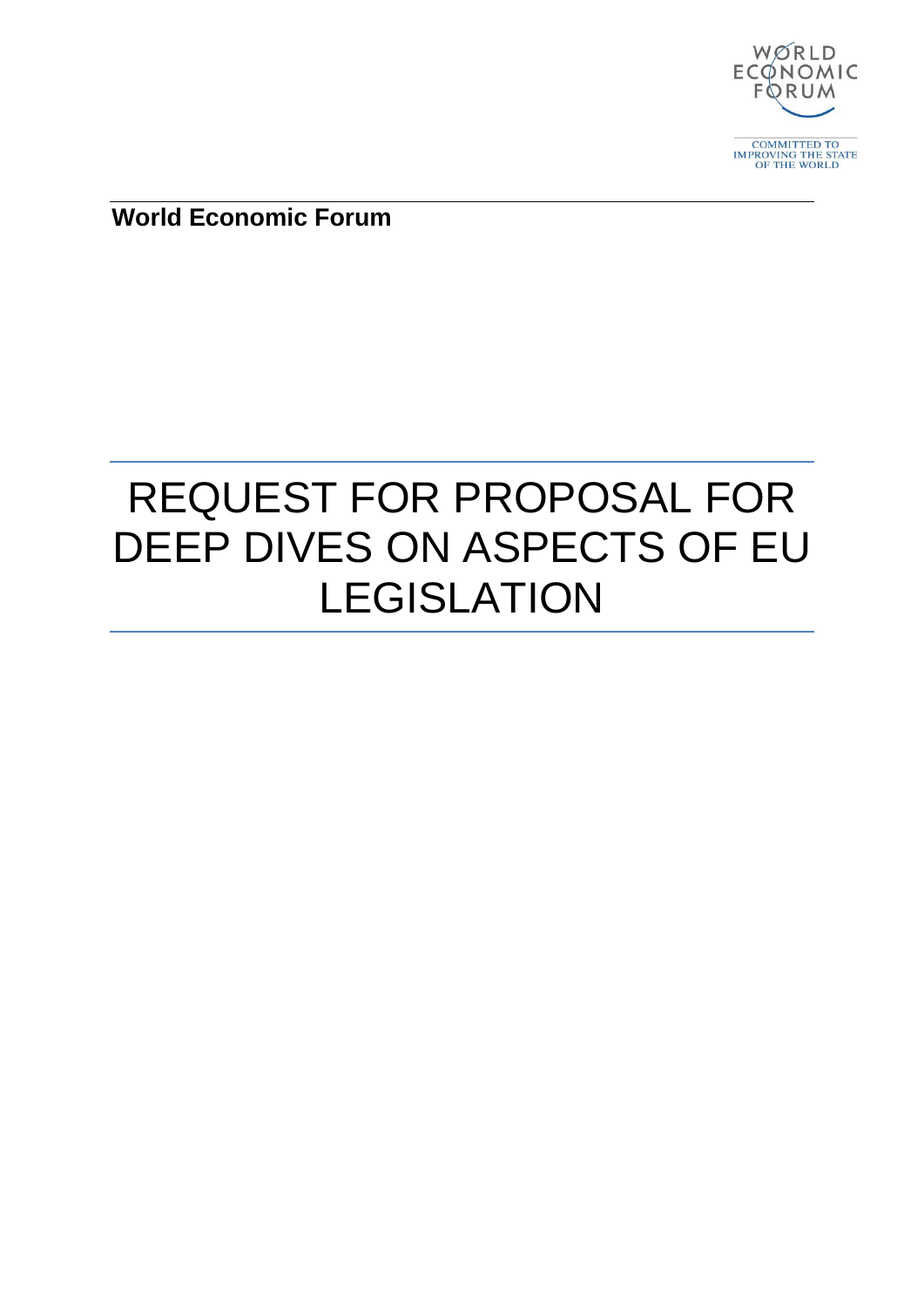# Contents

| $\mathbf{1}$ . |                                                                   |
|----------------|-------------------------------------------------------------------|
| 1.1.           |                                                                   |
| 1.2.           | About the World Economic Forum and the Tropical Forest Alliance 3 |
| 1.3.           |                                                                   |
| 1.4.           |                                                                   |
| 1.5.           |                                                                   |
| 1.6.           |                                                                   |
| 1.7.           |                                                                   |
| 1.8.           |                                                                   |
| 1.9.           |                                                                   |
| 1.10.          |                                                                   |
| 1.11.          |                                                                   |
| 1.12.          |                                                                   |
| 1.13.          |                                                                   |
| 2.             |                                                                   |
| 2.1.           |                                                                   |
| 2.2.           |                                                                   |
| 2.3.           |                                                                   |
| 2.4.           |                                                                   |
| 2.5.           |                                                                   |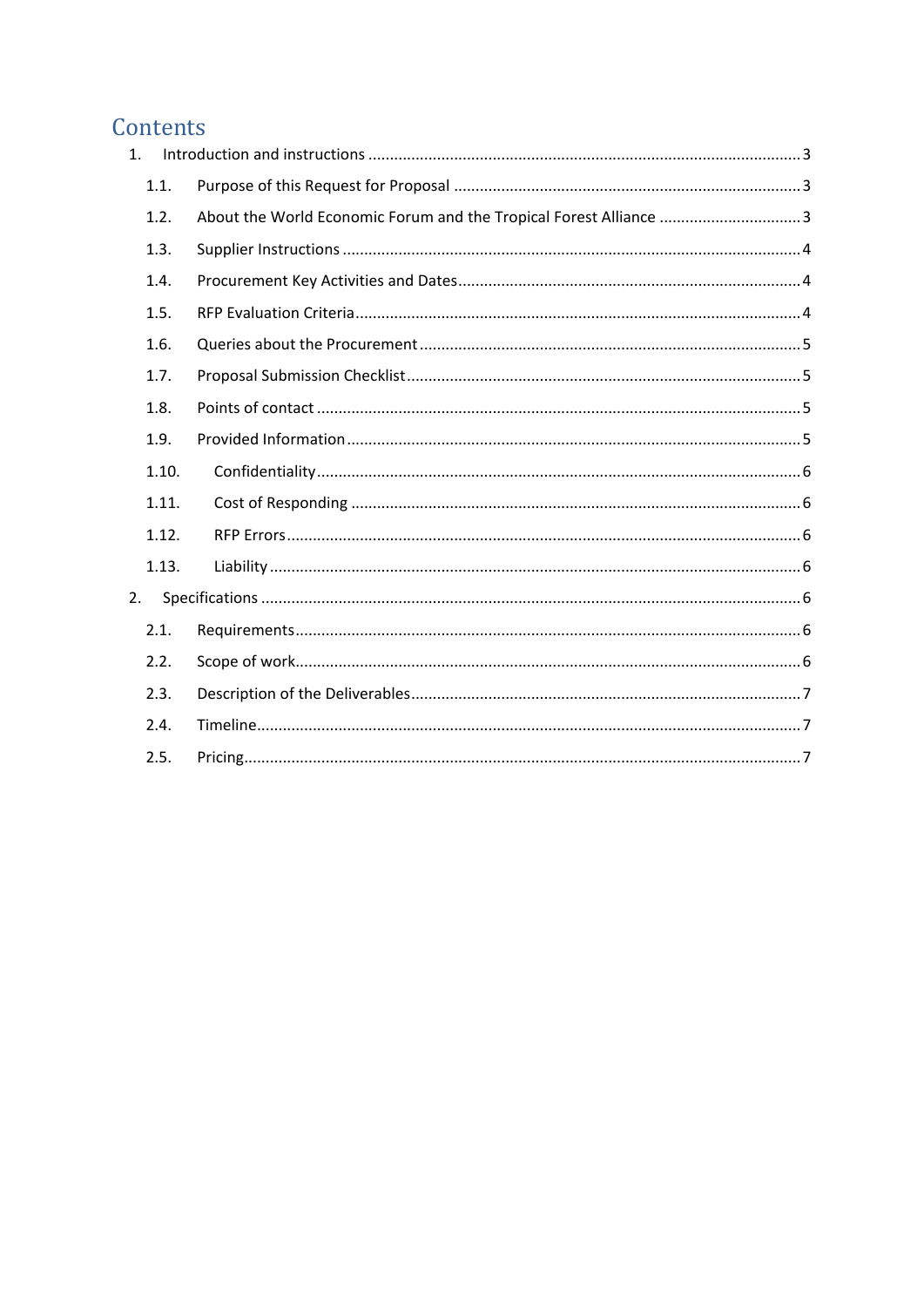# <span id="page-2-0"></span>1. Introduction and instructions

# <span id="page-2-1"></span>1.1. Purpose of this Request for Proposal

<span id="page-2-2"></span>This request for proposal (RFP) is an invitation to submit proposals for the provision of consultancy services in relation to a series of deep dive meetings on forthcoming European Commission regulation regarding forest-risk commodities.

The purpose of this RFP is to solicit proposals from suppliers with expertise in tropical deforestation issues and European Policy with a view to meeting high-quality requirements and project objectives established by the Forum. This process will result in the selection of one supplier, who will be invited to enter a contracting phase for a specific and detailed scope of work subject to final fixed pricing.

The selected vendor will set up a series of deep dive discussions under the banner of the Tropical Forest Alliance EU Working Group, which TFA has been running since 2019. It is a multistakeholder group which includes private sector companies from the food and agricultural sector as well as nongovernment organizations, who meet regularly to share feedback and input related to the forthcoming European Commission regulation regarding forest-risk commodities. As the regulation takes shape, the group of stakeholders requires continued support with information gathering. Therefore, the aim of the deep dives will be to bring various experts that can shed light on specific aspects of the European Commission regulation proposal and foster debate and greater understanding within the WG.

Timeline should be mindful of European Commission milestones and plans. The Tropical Forest Alliance is looking for innovative ideas and technical competence to help shape and drive this effort.

# 1.2. About the World Economic Forum and the Tropical Forest Alliance

The World Economic Forum is the International Organization for Public-Private Cooperation. The Forum engages the foremost political, business and other leaders of society to shape global, regional and industry agendas. It was established in 1971 as a not-for-profit foundation and is headquartered in Geneva, Switzerland. It is independent, impartial and not tied to any special interests. The Forum strives in all its efforts to demonstrate entrepreneurship in the global public interest while upholding the highest standards of governance. Moral and intellectual integrity is at the heart of everything it does.

Our activities are shaped by a unique institutional culture founded on the stakeholder theory, which asserts that an organization is accountable to all parts of society. The institution carefully blends and balances the best of many kinds of organizations, from both the public and private sectors, international organizations and academic institutions.

The Tropical Forest Alliance (TFA) is a global multistakeholder platform focused on reducing commodity driven deforestation. Hosted by the World Economic Forum, the TFA works with over 160 public, private and civil society actors to catalyze high-impact partnerships to address the inherent tensions that exist to grow production while protecting the forests - public and private, producer and market, global and local, people and the forest frontier. The TFA operates regional platforms in Latin America, West and Central Africa, China and Southeast Asia. It is supported by the Governments of the Netherlands, Norway, Germany and the UK and the USA, as well as The Nature Conservancy, Partnerships for Forests, the Gordon and Betty Moore Foundation and the Cargill Foundation.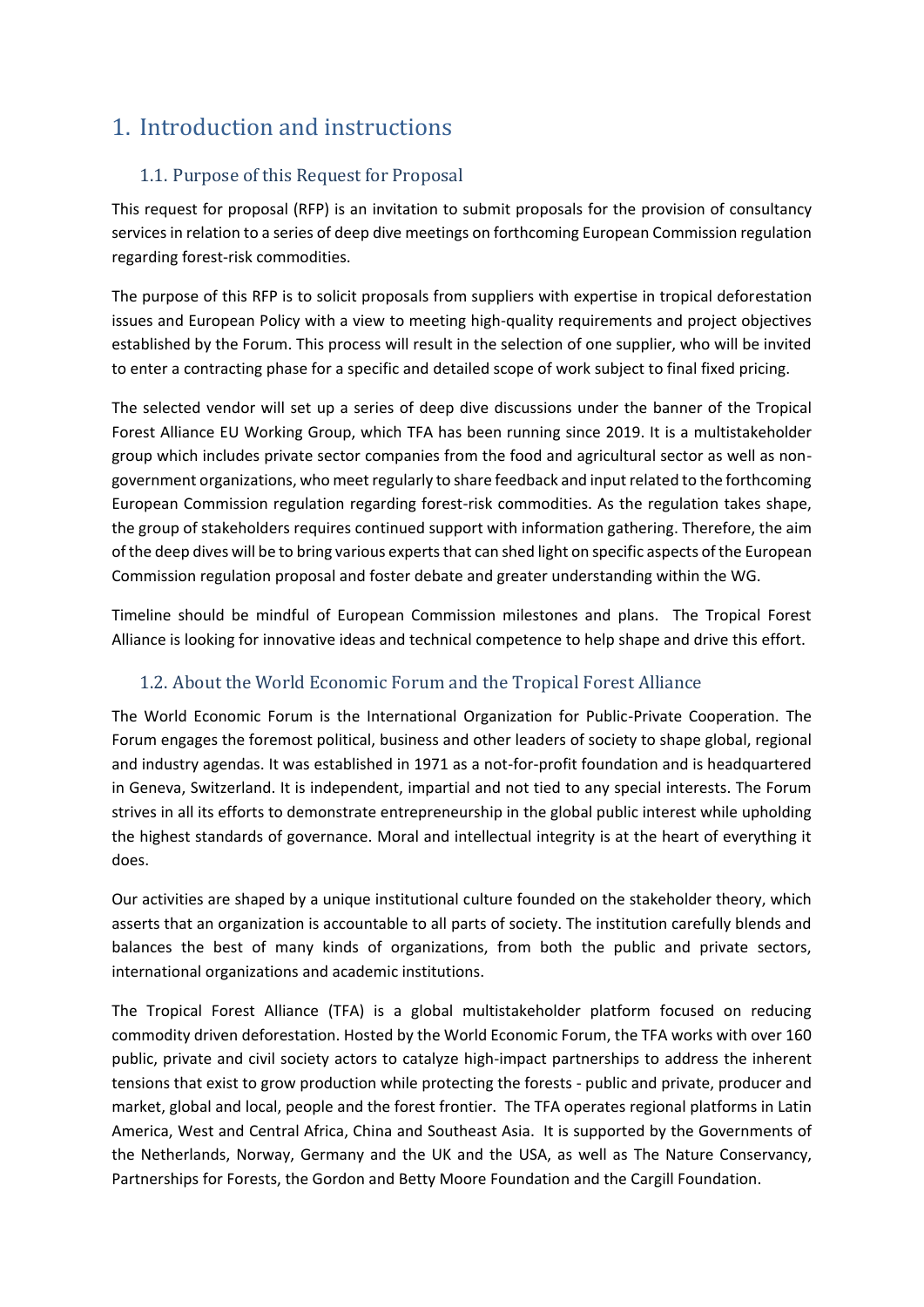## <span id="page-3-0"></span>1.3. Supplier Instructions

For ease of response and evaluation, Suppliers are required to complete and submit all components of this RFP.

- Requested reference materials may be attached as Appendices. The World Economic Forum retains the right not to review any un-requested material
- Supporting information must be presented in the same order as the questions and must be referenced to the relevant question
- Questions must be answered in English
- Failure of a Supplier to provide the required information, make a satisfactory response to any question, or supply documentation referred to in responses, within the specified timescale, may mean that the Supplier will not be invited to participate further in the procurement
- Suppliers are asked to provide one electronic copy of the response in a format compatible with Microsoft Word. It is the supplier's responsibility to ensure that the proposal and all other required documents are received at the e-mail address named in this document by the closing date specified.
- Responses will not be returned
- Participants need to address all information specified by this RFP. All questions must be answered completely. The World Economic Forum reserves the right to verify any information contained in the participants RFP response, and to request additional information after the RFP response has been received.
- Marketing brochures included must be submitted only as attachments and must not be used as a substitute for written responses. Nevertheless, suppliers should include any additional information that they think would help the Forum evaluate their proposal.
- Furthermore, the proposal must be accompanied by a cover letter, signed by an individual authorized to bind the proposed entity (see Proposal Submission Checklist)

#### <span id="page-3-1"></span>1.4. Procurement Key Activities and Dates

Suppliers are asked to provide the response by June 10, 2022 at 17:00 CET in electronic format to [TFA@weforum.org.](mailto:TFA@weforum.org)

#### **Responses received after this time will not be considered.**

#### <span id="page-3-2"></span>1.5. RFP Evaluation Criteria

The Forum is looking for the most suitable partner and therefore will not simply select the economical most attractive bid or quotation, but rather use objective criteria to evaluate the best match for its demand. All supplier information provided as part of the RFP will be treated as confidential. The Forum's criteria include, but are not limited to the following key factors:

- Conformity with requirements
- Product and required service pricing
- Implementation approach
- Quality of services as well as quality assurance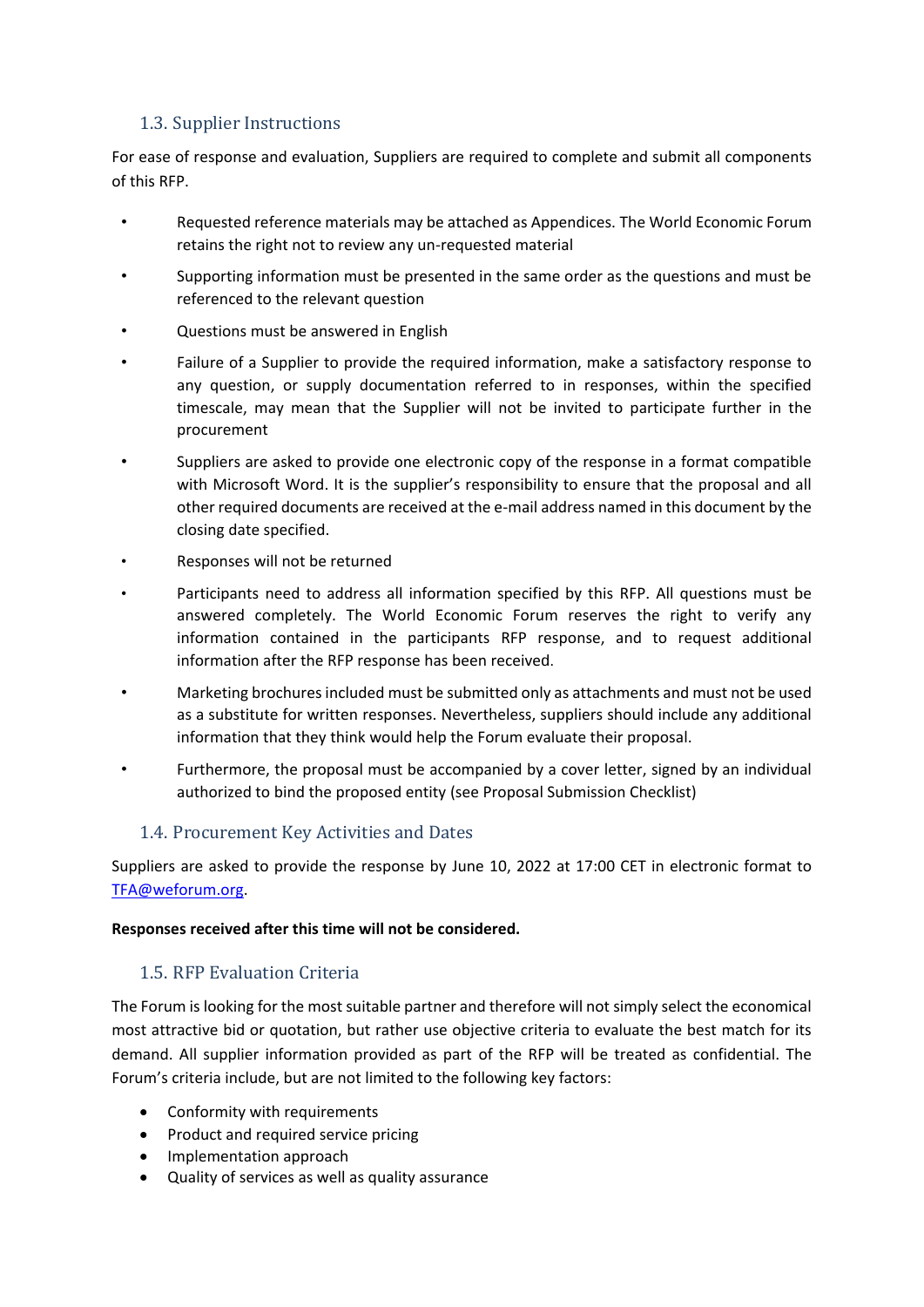- Geographical coverage
- Demand flexibility
- Company values

The Forum will not disclose the detailed results of the selection and scoring process and reserves the sole right to decide whether a proposal complies with the requirements of the RFP and to accept, reject or negotiate modifications of supplier's proposals.

# <span id="page-4-0"></span>1.6. Queries about the Procurement

Any questions about the procurement must be submitted by e-mail to TFA by May 31, 2022 at [TFA@weforum.org.](mailto:TFA@weforum.org) No other forms of communication or contact will be accepted. It is the World Economic Forum's practice to communicate any question or request for clarification, with both the query and the response, in a suitably anonymous form, to all participating Suppliers. On a case by case basis if any information is deemed as confidential to a particular Supplier, this will be reviewed at the time it arises.

# <span id="page-4-1"></span>1.7. Proposal Submission Checklist

Proposals must include:

- A narrative describing previous experience in similar projects
- A description of methodology to be used
- A maximum of 15 pages total
- A pricing proposal following the requirements in Section [2.5](#page-6-2)

#### <span id="page-4-2"></span>1.8. Points of contact

Suppliers are not allowed to contact any World Economic Forum personnel, such as management or other local contacts, regarding this RFP. Any such communication may lead to the proposal received being rejected.

It is expected that the supplier also provides the World Economic Forum with a single point of contact capable of answering questions related to this RFP on a global scale.

#### **World Economic Forum Contacts**

| Ashley Bastiampillai                  |
|---------------------------------------|
| <b>TFA Operations Specialist</b>      |
| ashleyerika.bastiampillai@weforum.org |

#### <span id="page-4-3"></span>1.9. Provided Information

This RFP contains information believed to be reliable at the date obtained but may not provide all the necessary or desirable information. Neither the World Economic Forum nor its employees or involved advisors, contractors or other representatives guarantee the completeness of these information. The document is intended solely for the information of the party to whom it is issued. All proposals will become the property of the Forum which reserves the right to use without limitations or liability for any ideas from the proposals.

The World Economic Forum reserves the absolute right to:

• Accept or reject any or all proposals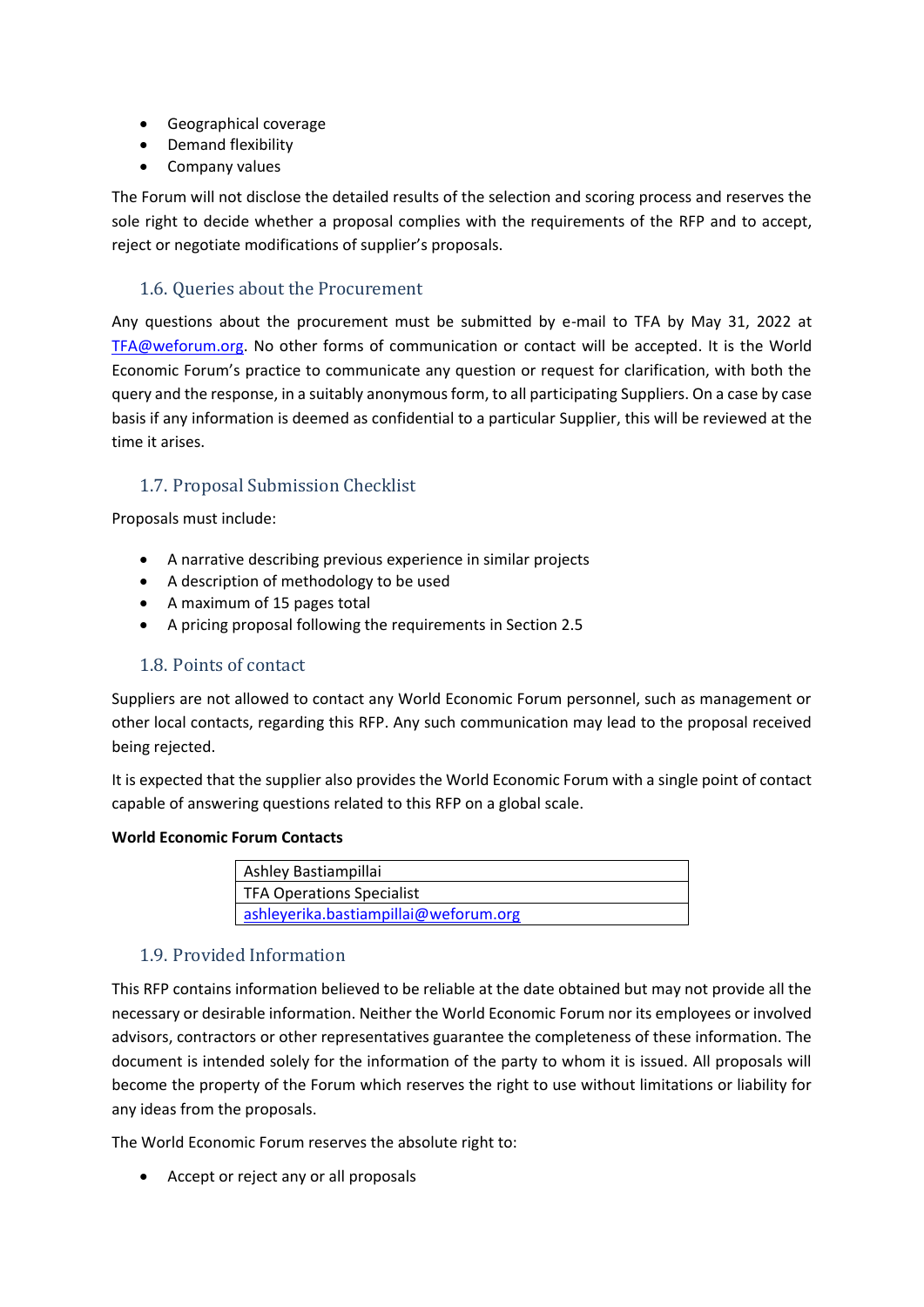- Negotiate with any, all or no bidders
- Modify or cancel this RFP

It is the Bidder's responsibility to:

- Properly understand and examine the RFP
- Examine all other information available on reasonable inquiry relevant to the risks, contingencies and circumstances affecting its response
- Satisfy itself as to the completeness, correctness and sufficiency of its response

## <span id="page-5-0"></span>1.10. Confidentiality

The Invitation document is confidential. The Forum may update or revise the document or any part of it. The recipient acknowledges that any such revised or amended document shall be received subject to the same confidentiality undertaking. The Recipient will not disclose or discuss the contents of the document with any officer, employee, consultant, director, agent, or other person associated or affiliated in anyway with the World Economic Forum or any of its customers or suppliers without the prior written consent of the World Economic Forum.

#### <span id="page-5-1"></span>1.11. Cost of Responding

All costs and expenses incurred by bidders in any way associated with the development, preparation, and submission of their responses to this RFP, including but not limited to attendance at meetings, discussions, presentations, demonstrations, etc. and providing any additional information required by the Forum will be borne exclusively by the bidder.

#### <span id="page-5-2"></span>1.12. RFP Errors

Each recipient should notify the World Economic Forum of any error or discrepancy found in this document. Notification should be made to the contact found in proposal related details.

#### <span id="page-5-3"></span>1.13. Liability

This invitation is not an offer by the World Economic Forum, but an invitation for responses. No contractual obligation on behalf of the Forum whatsoever exists from this process unless and until a formal contract is signed and executed by authorized people of the Forum and the select bidder.

# <span id="page-5-4"></span>2. Specifications

#### <span id="page-5-5"></span>2.1. Requirements

- <span id="page-5-6"></span>• The supplier must have a proven track record of process design and dialogue facilitation, as well as of working with diverse stakeholder groups (government, private sector, and civil society)
- The supplier must have deep experience in tropical deforestation issues, commodity supply chains, demand side measures and expertise in EU policy-making
- All proposals must show results achieved in similar prior experience
- Must speak fluent English. Other European languages are helpful